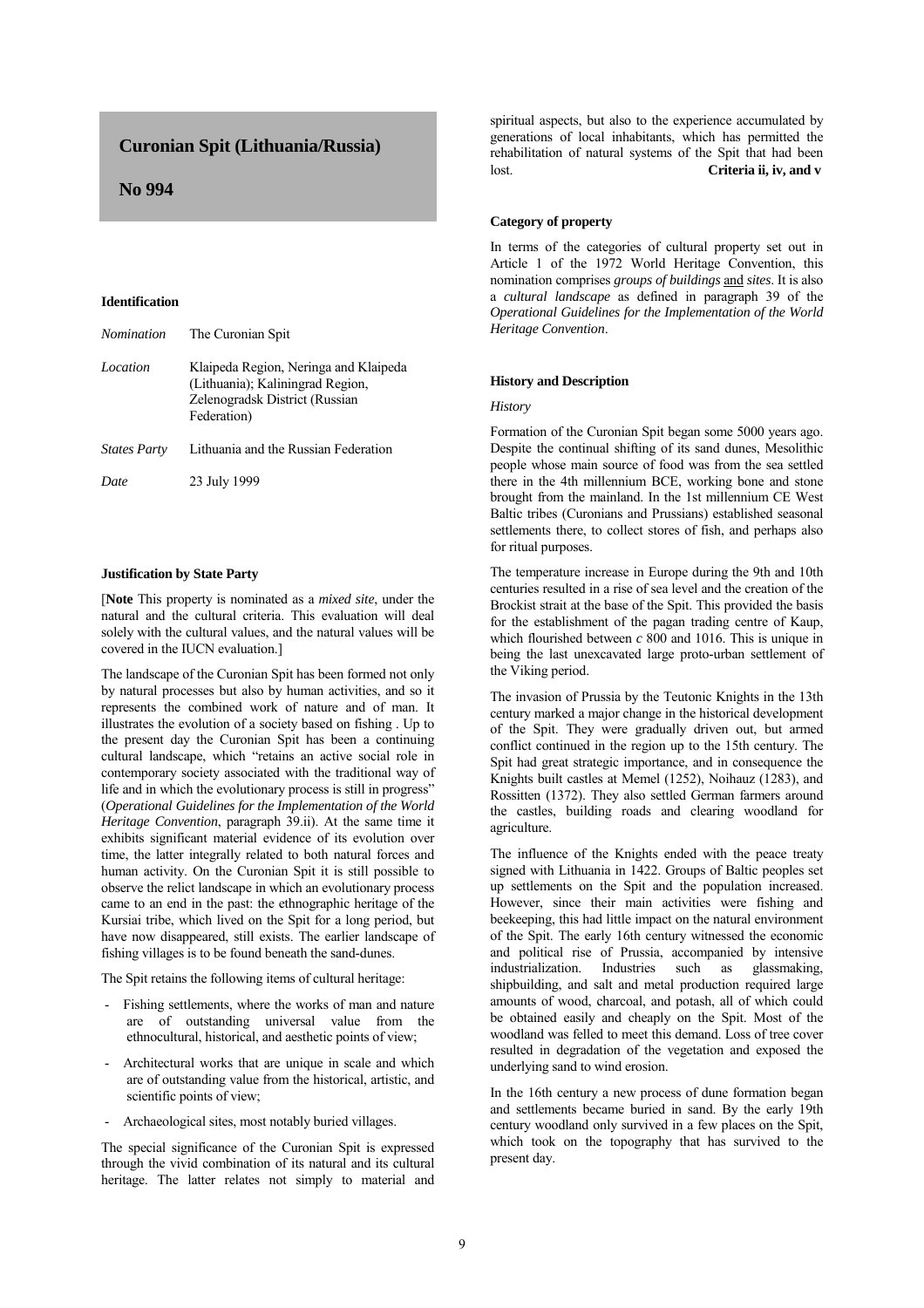Large sums were made available by the Prussian State Land Management from the beginning of the 19th century to prevent further destabilization of the Spit. The works took the form of the construction of a protective bank of sand to prevent further ingress of dunes (a process that took most of the century) and the stabilization of dunes by means of brushwood hurdles, accompanied by reafforestation. By the end of the 19th century nearly half of the Spit had been converted to woodland thanks to these works.

The battles of January 1945 saw considerable destruction of the woodland cover from fire, bombing, and the movement of heavy vehicles. Restoration work began after World War II and has continued with success, despite some serious incursions from the sea; nowadays woodland covers more than 71% of the surface area of the Spit.

# *Description*

The Curonian Spit is a sandy peninsula that separates the Baltic Sea and the Curonian Lagoon. It stretches in a slightly concave arc for a distance of 98km (52km in Lithuania, 46km in Russia) from the Kaliningrad peninsula to the town of Klaipeda, and it varies in width from 0.4 to 3.8km.

The largest settlements in the Lithuanian part are Smiltyne, Pervalka, Juodkrante, Preila, and Nida and in the Russian part those of Lesnoje, Morskoje, Rybachy, and the Diuny tourist hotel complex.

The dominant relief feature is a large ridge of high dunes which stretches for 72km and varies in width between 250m and 1.2km. The average height is 35m, but in places the dunes rise to more than 60m. Dune valleys divide the ridge into separate dune massifs, and capes are generally formed in front of these valleys. At the present time more than half the ridge is forested.

The most significant element of the Spit's cultural heritage is represented by the old fishing settlements. The earliest of these were buried in sand when the woodland cover was removed. Those that have survived since the beginning of the 19th century are all to be found along the coast of the Curonian Lagoon. At the end of that century more elaborate buildings – lighthouses, churches, schools, and villas – began to be erected alongside the simpler vernacular houses. This was due in part to the fact that the Spit became a recreational centre: Juodkrante became famous as a health resort as early as 1840 and Nida, Preila, and Pervalka were given official recognition in this category in 1933.

In the centre, Nida, the largest settlement on the Spit, has a linear plan based on a single main street that runs parallel to the Lagoon and which developed spontaneously in the 19th century. Small streets, mostly dead-ends, join the main street at intervals and it is connected to the Lagoon by a network of paths.

The first fishermen's houses in Preila, 9km to the north of Nida, were built in clusters, and they were linked by a single main road. A little further north is the small settlement of Pervalka. The compact single-storeyed fishermen's houses that had survived from the early 19th century were destroyed during World War II and have been replaced by uninspiring modern buildings.

The topography of dune valleys and wooded crests imposed a special character on Juodkrante, 13km north of Nida. From the 17th century to the 20th century it was composed of seven separate settlements, each slightly different in layout and architecture. They were united as a single urban unit at the beginning of the 20th century. Until 1942 it was the most important fishing settlement and health resort on the Spit, but this distinction was lost as a result of wartime destruction.

The most northerly part of the Spit is known as Smiltyne. It was not settled until the mid 19th century, when a health resort was created. It is the point where ferries from Klaipeda on the Lithuanian mainland arrive on the Spit.

The surviving buildings on the Spit of cultural significance are the houses of fishermen built during the 19th century. In their original form they were built of wood and thatched with reeds. A homestead consisted of two or three buildings: a dwelling house, a cattle shed, and a smoke house for curing fish. These were located to one side of the long narrow plot, leaving space for a kitchen garden and for drying nets. The houses were constructed at right-angles to the street.

The development of the Spit for recreational purposes in the 20th century saw many changes. The fishermen's houses were enlarged and new houses were built, in styles that had no reference to the traditional architecture. Summer cottages were built, usually two-storeyed and with their long sides to the street. As a result, the appearance of the settlements was radically altered.

Other buildings are the sturdy lighthouse at Pervalka and the Neo-Gothic Evangelical Lutheran churches at Juodkrante and Nida, both built in the 1880s.

The cemeteries of Nida, Preila, Pervalka, and Juodkrante are of interest. Of special significance are the characteristic grave markers known as *krikštai*. These are timber planks decorated with flowers, horses' and birds' heads, human silhouettes, and other motifs. These only survive in the Nida cemetery.

#### **Management and Protection**

#### *Legal status*

The entire Curonian Spit is protected in the form of two National Parks. The Lithuanian part is the National Park "Kuršių Nerija," created by Decision of the Supreme Council of the Republic of Lithuania No I-1224 of 23 April 1991. The Russian part is the National Park "Kurshskaya Kosa," created by Resolution of the Council of Ministers of the RSFSR No 423 of 6 November 1987, as amended in 1995.

The protective measures in the management plan for the Lithuanian Park make special provision for protection and conservation of the cultural heritage and cultural landscape. That for the Russian Park invokes the Federal Law "On specially protected natural territories," which forbids and activity which is potentially harmful for, *inter alia*, historical and cultural sites

## *Management*

Both National Parks are state property.

The Lithuanian Park is managed by its own administration, which is under the jurisdiction of the Department of Forest and Protected Areas of the Ministry of Environment. There is a territorial management plan for the Curonian Spit covering the period to 2005, approved in 1994 by the Lithuanian Government. This forms the basis for a series of detailed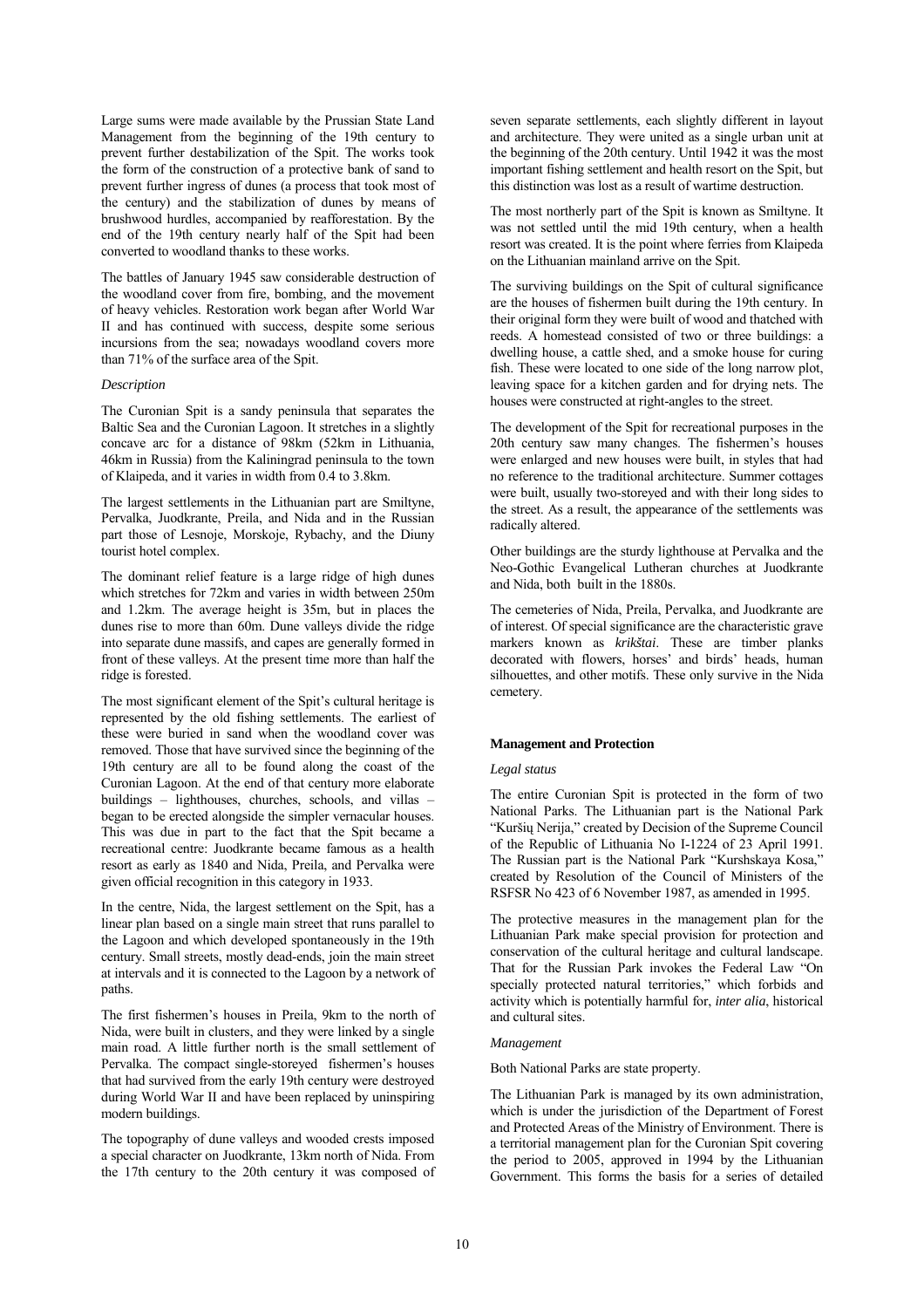plans relating to forestry management, recreational development, settlement improvement, and infrastructure development. The specific management plan for the "Kuršių Nerija" National Park includes provisions for the protection, rational use, and restoration of the cultural heritage and landscape and for ensuring the continuity of architectural traditions in developing settlements.

Management of the Russian Park takes place at two levels. Overall responsibility is with the Federal Forestry Service, which works through the Forest Administration of the Kaliningrad Region. The General Development Plan of the "Kurshskaya Kosa" National Park of 1989 sets out measures for conservation, control, and use of the Park, as well as scientific research projects. The information in the nomination dossier does not indicate whether it makes specific reference to the cultural aspects of the Park.

Both Parks have clearly defined zones. The zoning categories are:

Strict Nature Reserves; Limited access zones; Recreation zones; Settlements; Agricultural zones.

They are also surrounded by buffer zones (in the Baltic and the Curonian Lagoon) that vary in width from 500m to 2km.

## **Conservation and Authenticity**

#### *Conservation history*

Conservation in both parts of the Curonian Spit appears to have concentrated on its natural qualities since the end of World War II. These have, however, ensured that the overall landscape values have been protected and enhanced, which are significant when the property is considered as a cultural landscape. There appears to be only belated recognition on the part of the Lithuanian authorities of the cultural value of the heritage properties on that part of the Spit.

## *Authenticity*

In landscape terms, the Curonian Spit has high value. It is an example of a special landform that is subject to changes owing to natural phenomena resulting from climate variations and from human interventions. The latter have been both catastrophic, as in the case of the drastic deforestation in the 16th century, and beneficial, as demonstrated by the creation of artificial barriers in the 19th century against further incursions by the sea. It is undoubtedly a continuing organic landscape, as defined in the *Operational Guidelines for the Implementation of the World Heritage Convention*.

#### **Evaluation**

## *Action by ICOMOS*

A joint ICOMOS/IUCN mission visited the Curonian Spit in May 2000.

#### *ICOMOS comments*

In the opinion of ICOMOS the Curonian Spit qualifies for inscription on the World Heritage List under the cultural criteria. However, it is essential that the management plans for the two components of the nominated property should be harmonized and integrated before it can be inscribed. It is especially important that there should be an effective joint tourism management plan. To ensure the proper management of the entire Spit, a joint consultative commission should be set up, operating in the same way as the Franco-Spanish commission for the Mont Perdu World Heritage site.

#### **Recommendation**

At the meeting of the Bureau of the World Heritage Committee in Paris in June 2000, this nomination was referred back to the two States Parties, requesting them to take active steps to create the collaborative mechanisms proposed by ICOMOS. At the time this evaluation was prepared for printing this information had not been received.

In the event of the information being made available before the extraordinary meeting of the Bureau in November 2000 and found to conform with these requirements, ICOMOS recommends that this property be inscribed on the World Heritage List on the basis of *criterion v*:

*Criterion v* The Curonian Spit is an outstanding example of a landscape of sand dunes that is under constant threat from natural forces (wind and tide). After disastrous human interventions that menaced its survival the Spit was reclaimed by massive protection and stabilization works begun in the 19th century and still continuing to the present day.

ICOMOS, September 2000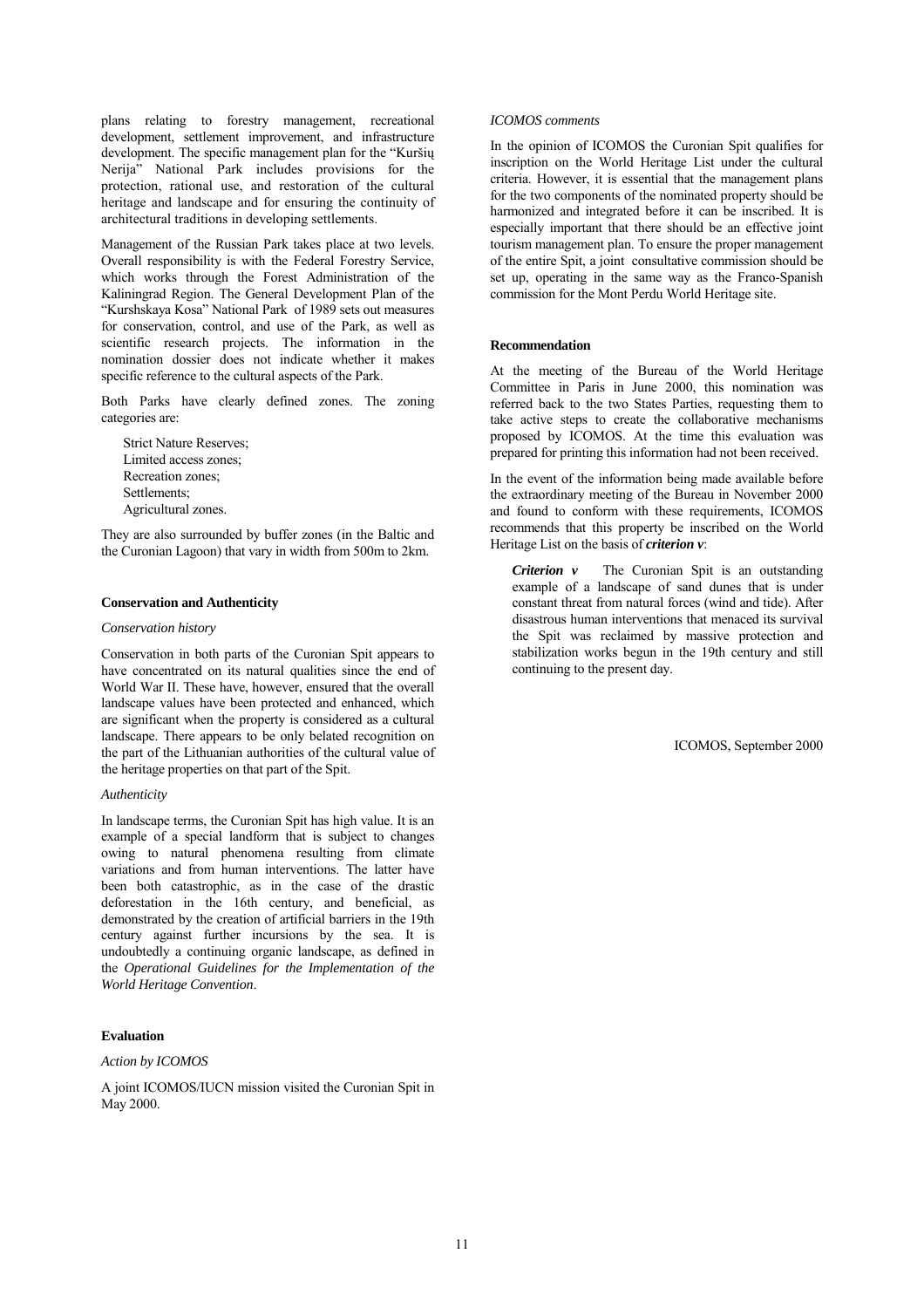# **Isthme de Courlande (Lituanie/Russie)**

# **No 994**

#### **Identification**

| Bien proposé | L'isthme de Courlande                                                                                                                     |
|--------------|-------------------------------------------------------------------------------------------------------------------------------------------|
| Lieu         | Région de Klaïpeda, Néringa<br>et<br>Klaïpeda (Lituanie); Région<br>de<br>Kaliningrad, district de Zelenogradsk<br>(Fédération de Russie) |
| États partie | Lituanie et Fédération de Russie                                                                                                          |
| Date         | 23 juillet 1999                                                                                                                           |

## **Justification émanant de l'État partie**

**[Note** Ce bien est proposé pour inscription en tant que *site mixte*, en vertu de critères naturels et culturels. Cette évaluation ne portera que sur les valeurs culturelles, les naturelles faisant l'objet de l'évaluation de l'UICN.]

Le paysage de l'isthme de Courlande est le fruit de processus naturels, mais aussi d'activités humaines, et représente donc l'œuvre combinée de la nature et de l'homme. Il illustre l'évolution d'une société reposant sur la pêche. L'isthme de Courlande demeure à ce jour un paysage culturel vivant, qui « conserve un rôle social actif dans la société contemporaine étroitement associé au mode de vie traditionnel et dans lequel le processus évolutif continue » (*Orientations devant guider la mise en œuvre de la Convention du patrimoine mondial*, paragraphe 39.ii). Dans le même temps, il présente d'importantes preuves matérielles de son évolution au fil du temps, étroitement associée aux forces naturelles et à l'activité humaine. Sur l'isthme de Courlande, il reste possible d'observer le paysage relique témoin de la fin, jadis, d'un processus évolutif. Le patrimoine ethnographique de la tribu Kursiai, qui vécut pendant longtemps sur l'isthme mais qui s'est aujourd'hui éteinte, existe toujours. L'ancien paysage de villages de pêcheurs se trouve sous les dunes de sable.

L'isthme conserve les éléments suivants de son patrimoine culturel :

- Les peuplements de pêcheurs, où les œuvres de l'homme et de la nature sont d'une valeur universelle exceptionnelle, tant du point de vue ethnoculturel qu'historique et esthétique.
- Les œuvres architecturales, uniques par leurs dimensions et leur valeur historique, artistique et scientifique exceptionnelle.

- Les sites archéologiques, notamment les villages enterrés.

La signification particulière de l'isthme de Courlande s'exprime par la combinaison vivante de son patrimoine naturel et culturel. Ce dernier n'est pas simplement lié à des aspects matériels et spirituels, mais aussi à l'expérience accumulée par des générations d'habitants du cru, qui a permis la réhabilitation des systèmes naturels de l'isthme qui avaient été perdus.

## **Critères ii, iv et v**

#### **Catégorie de bien**

En termes de catégories de biens culturels, telles qu'elles sont définies à l'article premier de la Convention du Patrimoine mondial de 1972, il s'agit d'un *ensemble* et de *sites*. Le bien est également un *paysage culturel*, tel que défini au paragraphe 39 des *Orientations devant guider la mise en œuvre de la Convention du patrimoine mondial*.

#### **Histoire et description**

## *Histoire*

La formation de l'isthme de Courlande a commencé il y a quelques 5000 ans. En dépit des déplacements continuels des dunes de sable, des peuples du Mésolithique, pour qui la mer était la principale source de nourriture, s'installèrent à cet endroit au IVe millénaire avant notre ère, travaillant l'os et la pierre en provenance de l'intérieur des terres. Au Ier millénaire de notre ère, les tribus baltiques de l'ouest (tribus de Courlande et Prussiens) y établirent des campements saisonniers, pour constituer des réserves de poissons, et peut-être également à des fins rituelles.

Aux IXe et Xe siècles, l'augmentation de la température en Europe entraîna la montée du niveau de la mer et la création du détroit de Brockist à la base de l'isthme. C'est de là que naquit le centre marchand païen de Kaup, qui s'épanouit entre l'an 800, environ, et 1016. Ce site est unique en ce qu'il est le dernier grand peuplement proto-urbain non fouillé de la période viking.

L'invasion de la Prusse par les chevaliers teutoniques au XIIIe siècle marqua un changement majeur dans l'évolution historique de l'isthme. Ils furent progressivement chassés, mais des conflits armés persistèrent dans la région jusqu'au XVe siècle. L'isthme était d'une grande importance stratégique, et les chevaliers construisirent donc des châteaux à Memel (1252), à Noihauz (1283) et Rossiten (1372). Ils installèrent en outre des fermiers allemands autour des châteaux, construisant des routes et déboisant pour consacrer des terres à l'agriculture.

L'influence des chevaliers prit fin avec le traité de paix signé avec la Lituanie en 1422. Des groupes de peuples baltes établirent des peuplements sur l'isthme et la population augmenta. Toutefois, la pêche et l'apiculture étant leurs principales activités, cela n'eut que peu d'impact sur l'environnement naturel de l'isthme. Le début du XVIe siècle fut le témoin de l'essor économique et politique de la Prusse, accompagné d'une industrialisation intensive. Ces industries, telles la fabrication du verre, la construction navale, la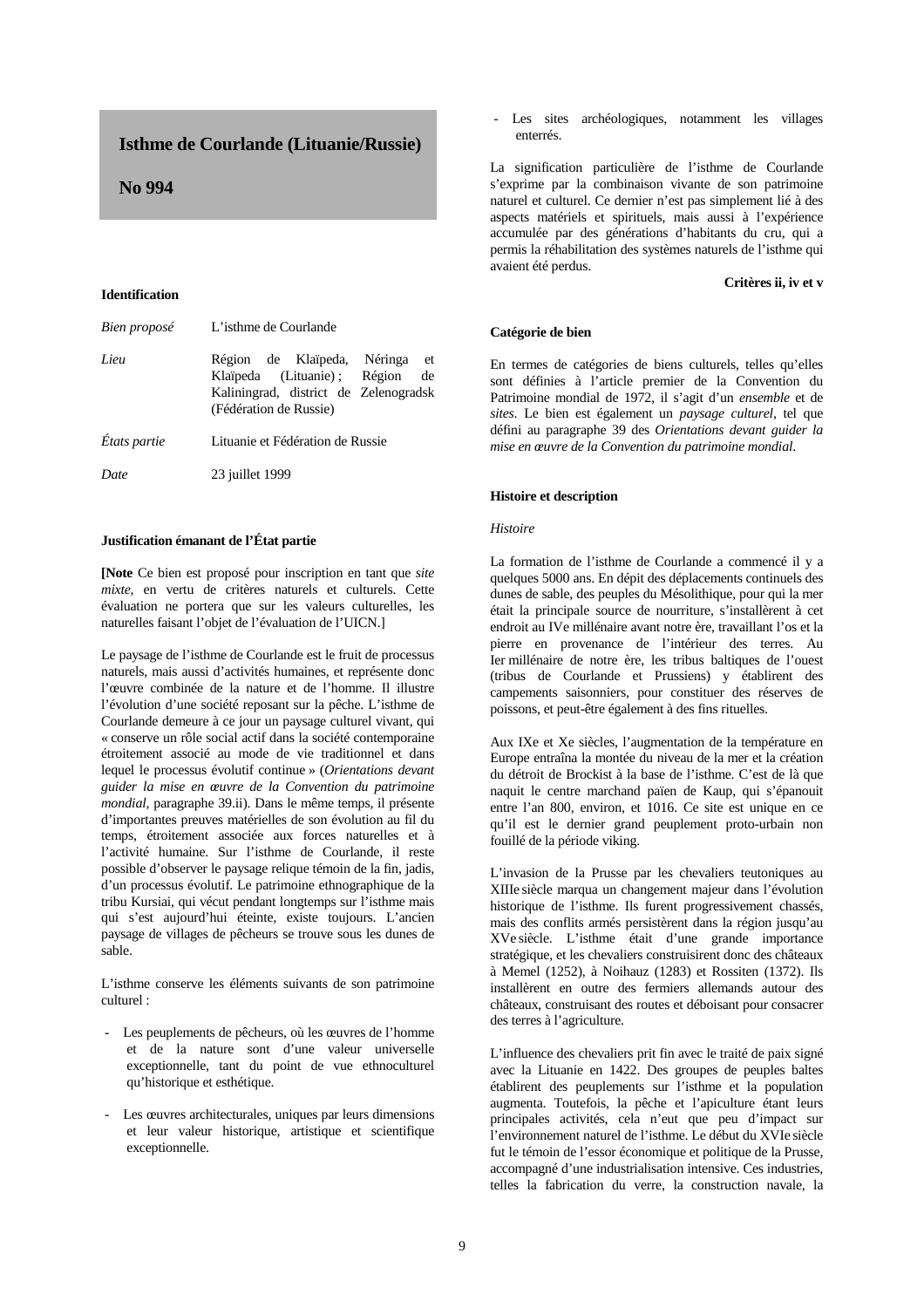production de sel et de métal, nécessitaient d'énormes quantités de bois, de charbon et de potasse, toutes denrées que l'isthme pouvait fournir en grandes quantités et à moindre coût. Les bois furent dans leur majorité abattus pour satisfaire cette demande. De cette déforestation résulta une dégradation de la végétation, le sable sous-jacent devenant en outre vulnérable à l'érosion par le vent.

Au XVIe siècle, un nouveau processus de formation de dunes commença, et les peuplements furent enfouis dans le sable. Au début du XIXe siècle, il ne restait que quelques étendues boisées sur l'isthme situées sur la topographie qui subsiste à ce jour.

Dès le début du XIXe siècle, l'État prussien, par l'intermédiaire de son département de Gestion des Sols, mit d'importantes sommes à disposition afin d'empêcher la poursuite de la dégradation de l'isthme. Les travaux ont impliqué la construction d'une rive de sable protectrice, pour empêcher la formation de dunes supplémentaires (un processus qui a pris la majeure partie du siècle) et la stabilisation des dunes existantes au moyen de haies de broussailles, accompagnées d'un reboisement. À la fin du XIXe siècle, la moitié ou presque de l'isthme avait été convertie en bois grâce à ces travaux.

Les batailles de janvier 1945 ont entraîné une destruction considérable des bois par le feu, les bombardements et les mouvements de véhicules lourds. Les travaux de restauration ont commencé après la Seconde Guerre mondiale et se sont poursuivis avec succès, en dépit d'avancées de la mer ; aujourd'hui, les bois couvrent plus de 71 % de la superficie de l'isthme.

## *Description*

L'isthme de Courlande est une péninsule sablonneuse qui sépare la mer Baltique de la baie de Courlande. Il s'étend en arc légèrement concave, sur une distance de 98 km (dont 52 en Lituanie et 46 en Russie) de la péninsule de Kaliningrad jusqu'à Klaïpeda, et sa largeur varie entre 0,4 et 3,8 km.

Les plus grands peuplements dans la partie lituanienne sont Smiltyne, Pervalka, Juodkrante, Preila et Nida et, dans la partie russe, Lesnoje, Morskoje, Rybachy et le complexe hôtelier de Diuny.

La caractéristique dominante du relief est une importante crête de dunes élevées, qui s'étend sur 72 km et varie en largeur entre 250 mètres et 1,2 km. La hauteur moyenne est de 35 m mais, à certains endroits, les dunes dépassent 60 m de haut. Des vallées de dunes divisent la crête en massifs distincts, avec, en règle générale, des promontoires devant ces vallées. Actuellement, plus de la moitié de cette crête est boisée.

L'élément le plus significatif du patrimoine culturel de l'isthme sont les anciens peuplements de pêcheurs. Les plus anciens furent enfouis dans le sable au moment de la déforestation. On trouve ceux qui ont survécu depuis le début du XIXe siècle tout le long de la côte de la baie de Courlande. À la fin de ce siècle, des édifices plus élaborés phares, églises, écoles et villas - commencèrent à apparaître aux côtés des maisons vernaculaires, plus simples. La raison réside en partie dans la nouvelle vocation de loisirs de l'isthme : Juodkrante devint en effet une célèbre station de cure climatique dès 1840, tandis que Nida, Preila et Pervalka étaient officiellement reconnues comme telles en 1933.

Au centre, Nida, le plus grand peuplement de l'isthme, présente un plan linéaire, reposant sur une seule artère principale parallèle à la baie, apparue spontanément au XIXe siècle. De petites rues, en majorité des impasses, rejoignent la grand-rue à intervalles réguliers ; un réseau de chemins assure la connexion à la baie.

Les premières maisons de pêcheurs de Preila, à 9 km au nord de Nida, étaient construites par petits groupes, et étaient reliées par une seule grand-route. Un peu plus au nord, on trouve le petit village de Pervalka. Cet ensemble compact de maisons de pêcheurs de plain-pied qui subsistaient depuis le début du XIXe siècle a été détruit pendant la Seconde Guerre mondiale et remplacé par de médiocres bâtiments modernes.

La topographie des vallées de dunes et des crêtes boisées conférait un caractère particulier à Juodkrante, à 13 km au nord de Nida. Du XVIIe siècle au XXe siècle, elle se composait de sept peuplements distincts, tous légèrement différents dans leur schéma et leur architecture. C'est au début du XXe siècle qu'ils devinrent une seule et même entité urbaine. Jusqu'en 1942, c'était le plus important village de pêcheurs et station de cure climatique de l'isthme, mais la guerre, avec son cortège de destructions, mit un terme à cet état de fait.

La partie la plus au nord de l'isthme est connue sous le nom de Smiltyne. Elle ne fut peuplée qu'au milieu du XIXe siècle, avec la création d'une station de cure climatique. C'est là que les ferries en provenance de Klaïpeda, en Lituanie continentale, arrivent sur l'isthme.

Sur l'isthme, les bâtiments qui subsistent et qui sont dotés d'une valeur culturelle sont les maisons des pêcheurs construites au XIXe siècle. Sous leur forme originale, c'étaient des constructions en bois aux toits de roseaux. Chaque demeure comptait deux ou trois édifices : la maison proprement dite, une étable et un fumoir pour le poisson. Tous étaient placés du même côté d'une longue et étroite bande de terrain, laissant ainsi la place à un jardin potager et à un espace où sécher les filets. Les maisons étaient perpendiculaires à la rue.

La transformation de l'isthme en lieu de villégiature, au XXe siècle, apporta de nombreux changements. Les maisons des pêcheurs furent agrandies et de nouvelles demeures furent construites, dans des styles sans rapport aucun avec l'architecture traditionnelle. On construisit des résidences d'été, s'élevant généralement sur deux niveaux et parallèles à la rue, ce qui induisit une altération radicale de l'aspect des peuplements.

Autres édifices, le phare de Pervalka et les églises évangéliques luthériennes de Juodkrante et Nida, toutes deux construites dans les années 1880.

Les cimetières de Nida, Preila, Pervalka et Juodkrante sont intéressants. Les stèles funéraires caractéristiques connues sous le nom de *krikštai* sont tout particulièrement remarquables. Il s'agit de planches de bois décorées de fleurs, de têtes de chevaux et d'oiseaux, de silhouettes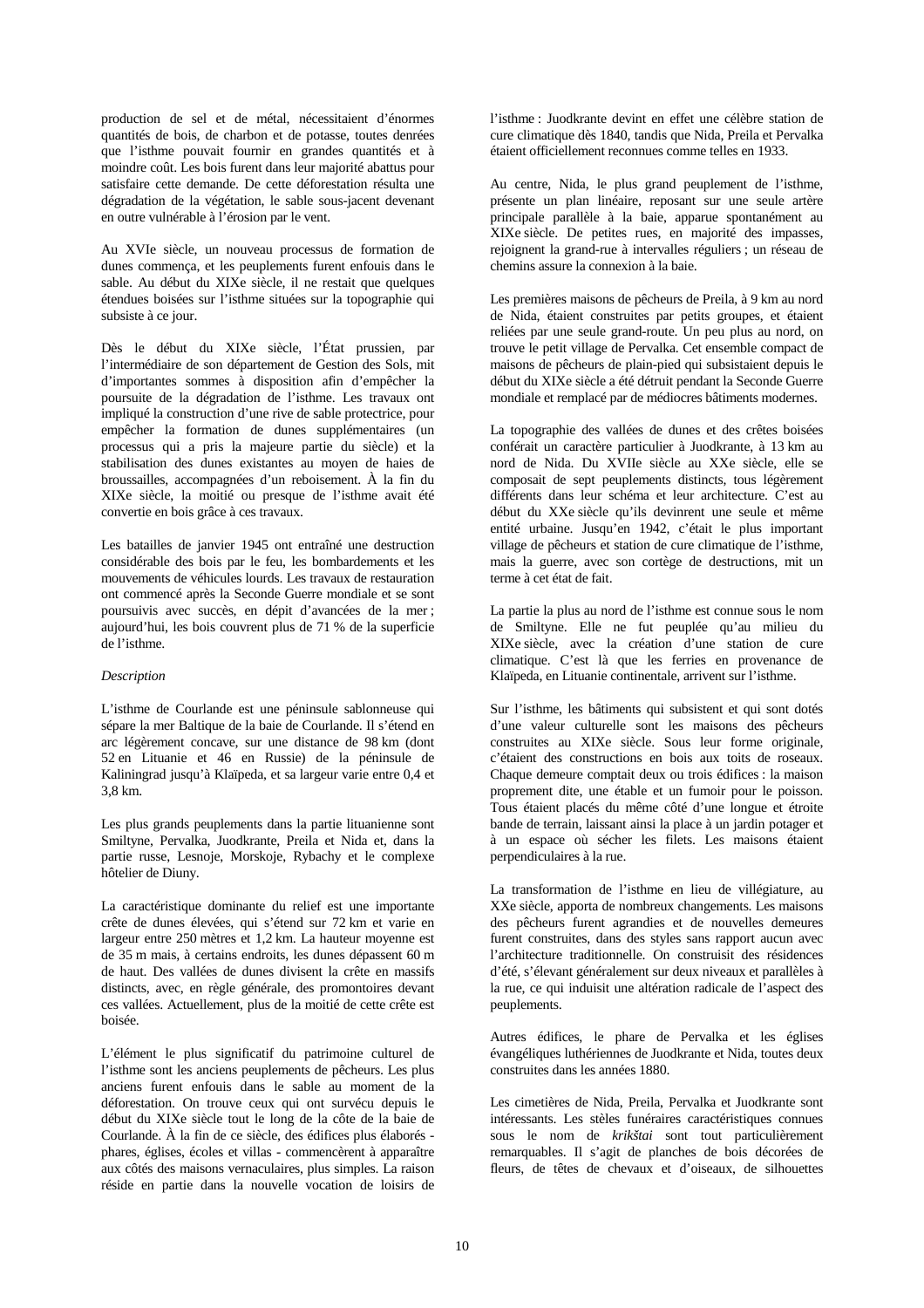humaines et d'autres motifs. On ne les trouve plus que dans le cimetière de Nida.

## **Gestion et protection**

#### *Statut juridique*

Tout l'isthme de Courlande est protégé, car il est constitué de deux parcs nationaux. La partie lituanienne représente le parc national « Kuršiu Nerija », créé par décision du Conseil suprême de la république de Lituanie n° I-1224 du 23 avril 1991. Quant à la partie russe, elle compose le parc national « Kurshskaya Kosa », créé par résolution du conseil des ministres de la République socialiste fédérative soviétique de Russie n°423 du 6 novembre 1987, amendée en 1995.

Les mesures de protection que stipule le plan de gestion du parc lituanien prévoient des réglementations spécifiques pour la protection et la conservation du patrimoine et du paysage culturel. Quant au plan du parc russe, il invoque la loi fédérale « sur les territoires naturels faisant l'objet d'une protection spéciale » qui interdit les activités potentiellement préjudiciables aux sites historiques et culturels, entre autres.

#### *Gestion*

Les deux parcs nationaux sont propriété de leur État respectif.

Le parc lituanien est géré par sa propre administration, sous la juridiction du service des Forêts et des Espaces protégés du ministère de l'Environnement. En 1994, le gouvernement lituanien a approuvé un plan de gestion territorial de l'isthme de Courlande, allant jusqu'à 2005. Sur celui-ci reposent une série de plans détaillés relatifs à la gestion des forêts, au développement des loisirs, à l'amélioration des peuplements et au développement d'une infrastructure. Le plan de gestion portant spécifiquement sur le parc national « Kuršiu Nerija » inclut des dispositions concernant la protection, l'usage rationnel et la restauration du patrimoine et du paysage culturel, ainsi que la continuité des traditions architecturales dans les peuplements en développement.

La gestion du parc russe, pour sa part, est sur deux niveaux. La responsabilité globale incombe à l'office Fédéral des Forêts, par l'intermédiaire de l'administration des Forêts de la région de Kaliningrad. Le plan de développement général du parc national de « Kurshskaya Kosa », datant de 1989, énonce des mesures de conservation, de contrôle et d'utilisation du parc, ainsi que des projets de recherche scientifique. Les informations que donne le dossier de proposition d'inscription n'indiquent pas s'il fait spécifiquement référence aux aspects culturels du parc.

Les deux parcs se divisent en zones clairement définies, dans les catégories suivantes :

Réserves naturelles Zones d'accès limité Zones de loisirs Peuplements Zones agricoles

Ils sont également entourés de zones tampon (dans la Baltique et la baie de Courlande) qui varient en largeur entre 500 m et 2 km.

#### **Conservation et authenticité**

#### *Historique de la conservation*

La conservation, d'un côté comme de l'autre de l'isthme de Courlande, semble s'être concentrée sur ses qualités naturelles depuis la fin de la Seconde Guerre mondiale. Ces mesures ont cependant assuré la protection et l'amélioration de la valeur globale du paysage, significative quand le bien est envisagé dans la perspective du paysage culturel. Les autorités lituaniennes semblent n'avoir reconnu que tardivement la valeur culturelle du bien de leur côté de l'isthme.

#### *Authenticité*

Pour ce qui est du paysage, l'isthme de Courlande possède une valeur élevée. C'est un exemple de terrain soumis aux changements provoqués par des phénomènes naturels issus des variations climatiques et des interventions humaines. Ces dernières ont été à la fois catastrophiques, comme c'est le cas pour la déforestation drastique du XVIe siècle, et bénéfiques, comme le démontrent les barrières artificielles dressées au XIXe siècle contre les avancées de la mer. Le bien est indiscutablement un paysage vivant, tel que défini au paragraphe 39 des *Orientations devant guider la mise en œuvre de la Convention du patrimoine mondial*.

## **Évaluation**

#### *Action de l'ICOMOS*

Une mission conjointe ICOMOS/UICN a visité l'isthme de Courlande en mai 2000.

## *Observations de l'ICOMOS*

Selon l'ICOMOS l'isthme de Courlande a les qualités requises pour une inscription sur la Liste du patrimoine mondial sur la base des critères culturels. Néanmoins, il est indispensable que les plans de gestion pour les deux composants du bien proposé pour inscription soient harmonisés et intégrés avant qu'il puisse être inscrit. Il est important en particulier qu'il dispose d'un plan de gestion du tourisme conjoint et efficace. Afin d'assurer la bonne gestion de l'isthme dans son ensemble, une commission de consultation conjointe devrait être mise sur place qui fonctionnerait de manière analogue à la commission francoespagnole pour le site du patrimoine mondial du Mont-Perdu.